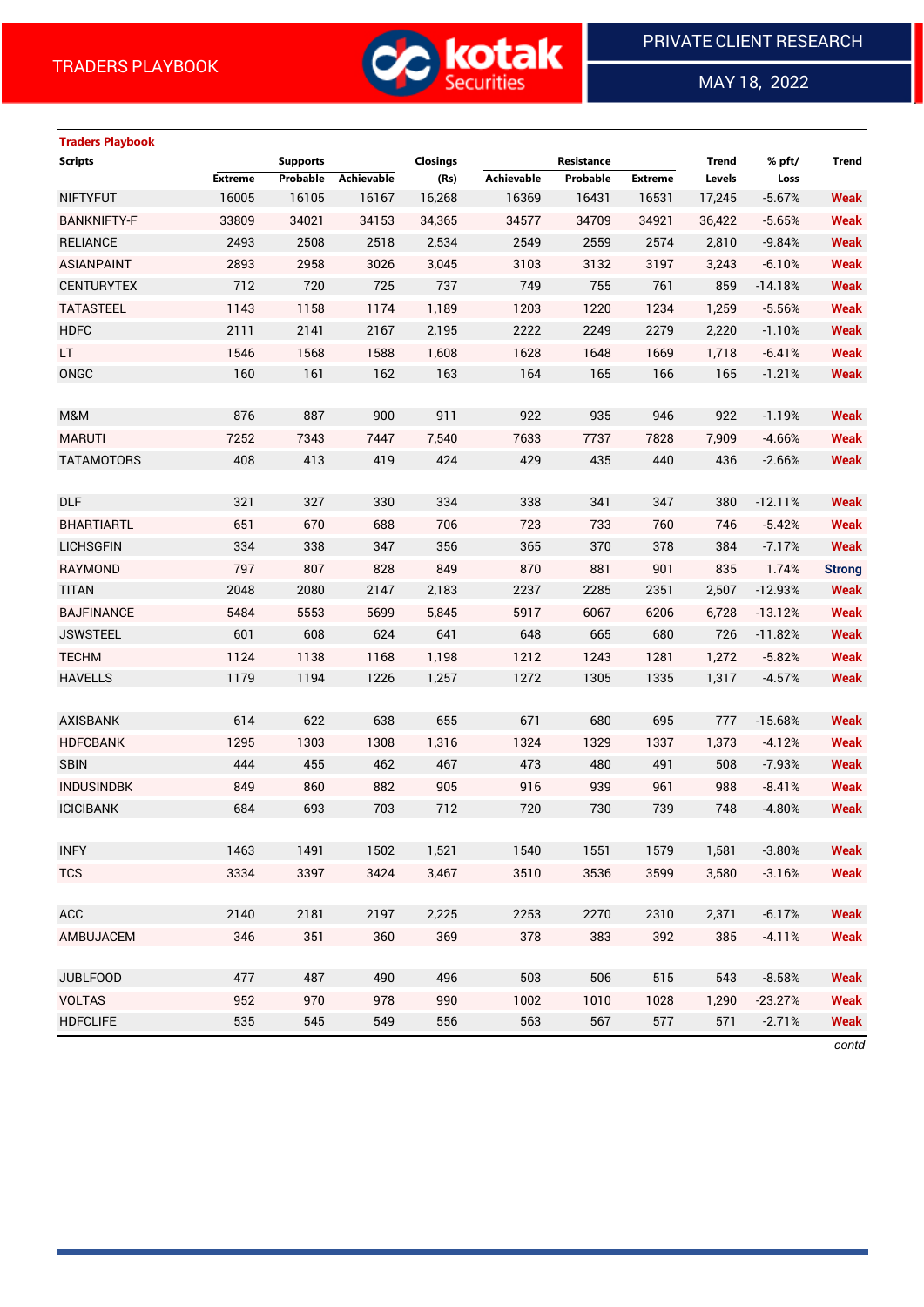# **Closing Pricess**

Closing price is that price at which a scrip closes on the previous day. Traders can start their intraday trade on this level. The stock or index should sustain above or below the closing price else you should exit the trade. Ideally, half a percent should be the stop loss above or below the closing price to enter the trade.

# **Trend**

Trend is the level at which the tendency of Indices and Stocks can be identified. For best results, you can use the 'Trend Remarks' to trade. A 'Weak' trend means that traders can trade with a negative bias. If the trend is 'Strong', you can trade long with a positive bias. Base price should be the closing price.

# **Achievable (Supp/Resis)**

It is the price which can be achieved if the Index/Stock trades above or below the closing price. During normal course of trading, first levels are important as one can take profits around first resistance and supports levels.

# **Probable (Supp/Resis)**

It's a second resistance/support and can be achieved if stocks/indices are in trending mode. Events can lead stocks and indices to reach these levels.

# **Extreme levels**

Sometimes, the stocks fall or rise to their average lowest or highest levels FOR THE DAY and that may act as an excellent contra buying or selling opportunity with a stop loss given in the table. This means buying around extreme support and selling around extreme resistance strictly with a given stop loss. For e.g. If the extreme support for Nifty is given at 5605, and in case the market comes down to similar levels, then you can initiate long positions with the given 'stop loss for long' in the column, say at 5585. If it breaks 5585 then the trader must exit the position. This is valid on both the sides.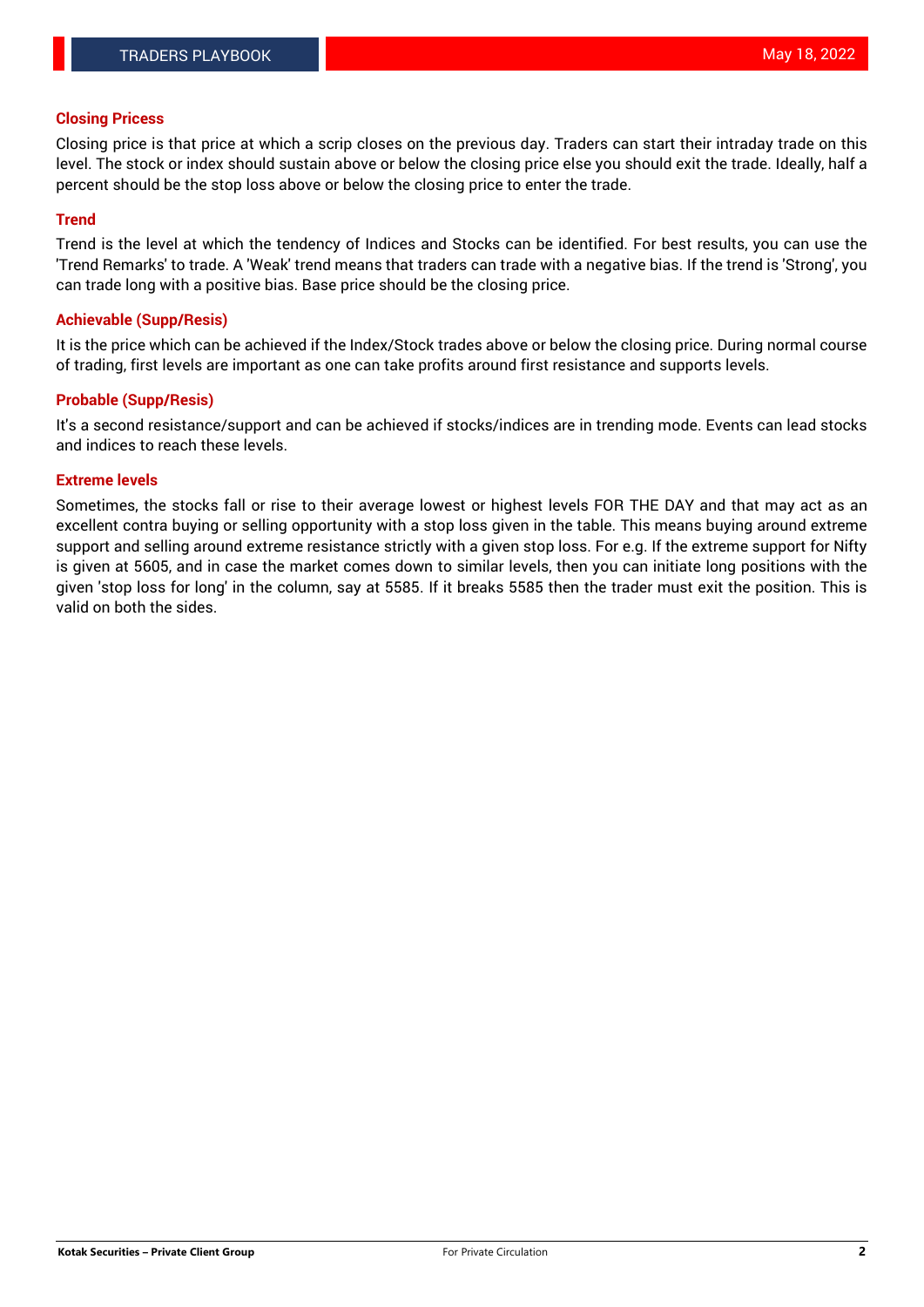### **RATING SCALE (PRIVATE CLIENT GROUP)**

**BUY** – A condition that indicates a good time to buy a stock. The exact circumstances of the signal will be determined by the indicator that an

analyst is using.

**SELL** – A condition that indicates a good time to sell a stock. The exact circumstances of the signal will be determined by the indicator that an

analyst is using.

**Stop Loss Order** – An instruction to the broker to buy or sell stock when it trades beyond a specified price. They serve to either protect your profits or

limit your losses.

#### **FUNDAMENTAL RESEARCH TEAM (PRIVATE CLIENT GROUP)**

**Shrikant ChouhanArun AgarwalAmit Agarwal, CFA Hemali Dhame** Head of ResearchAuto & Auto AncillaryTransportation, Paints, FMCG Banking & Finance shrikant.chouhan@kotak.comarun.agarwal@kotak.com agarwal.amit@kotak.com Hemali.Dhame@kotak.com +91 22 6218 5408+91 22 6218 6443+91 22 6218 6439 +91 22 6218 6433 **Jatin Damania Purvi ShahRini MehtaK. Kathirvelu** Metals & Mining, MidcapPharmaceuticalsResearch Associate Support Executive jatin.damania@kotak.com [purvi.shah@kotak.com](mailto:purvi.shah@kotak.com) rini.mehta@kotak.co[mk.kathirvelu@kotak.com](mailto:k.kathirvelu@kotak.com) +91 22 6218 6440+91 22 6218 6432+91 80801 97299 +91 22 6218 6427

### **Sumit Pokharna Pankaj Kumar**

Oil and Gas, Information TechConstruction, Capital Goods & Midcaps

sumit.pokharna@kotak.compankajr.kumar@kotak.com

+91 22 6218 6438+91 22 6218 6434

### **TECHNICAL RESEARCH TEAM (PRIVATE CLIENT GROUP)**

**Shrikant ChouhanAmol AthawaleSayed Haider**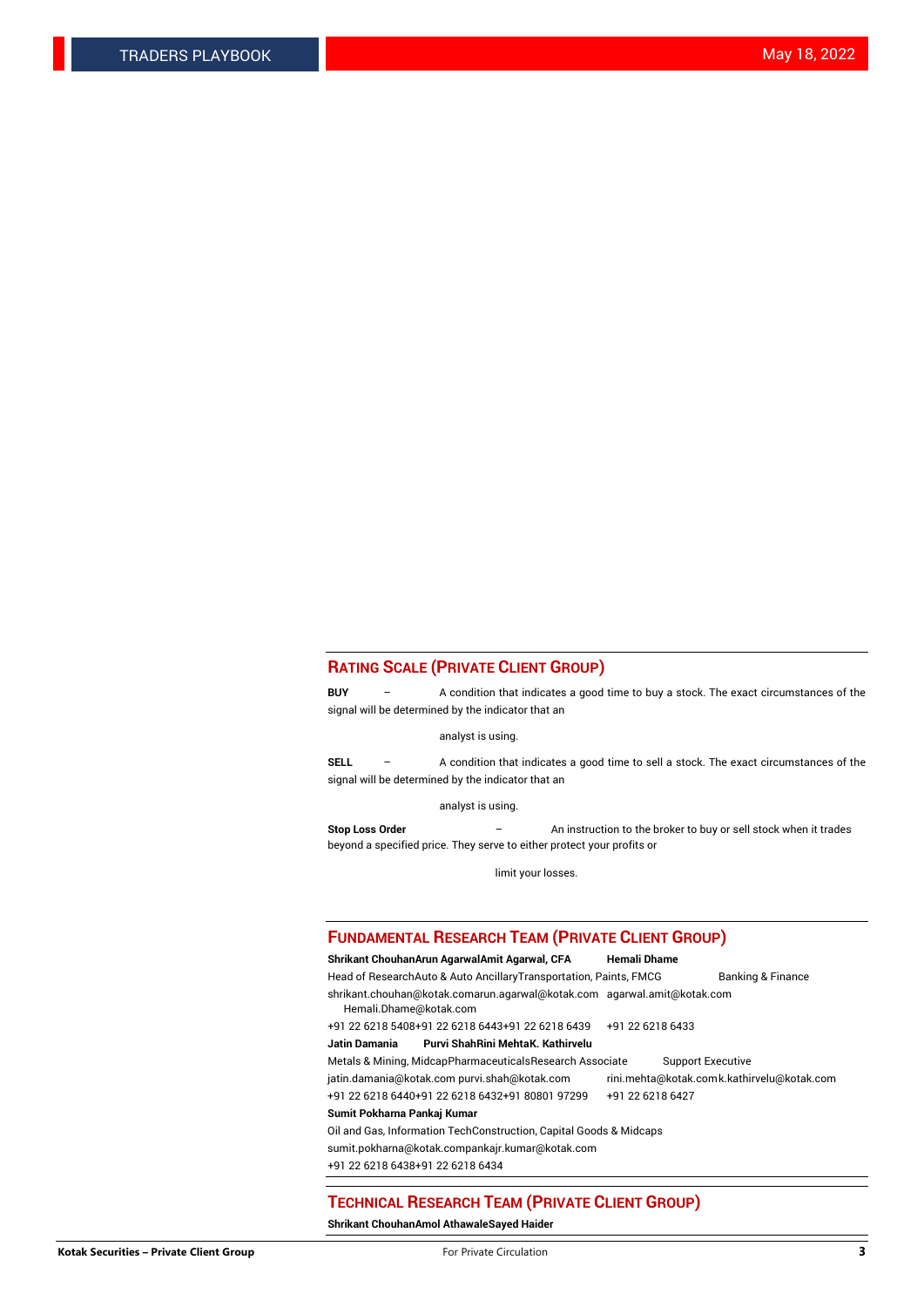[shrikant.chouhan@kotak.com](mailto:shrikant.chouhan@kotak.com)[amol.athawale@kotak.com](mailto:amol.athawale@kotak.com) Research Associate +91 22 6218 5408+91 20 6620 335[0sayed.haider@kotak.com](mailto:sayed.haider@kotak.com) +91 22 62185498

#### **DERIVATIVES RESEARCH TEAM (PRIVATE CLIENT GROUP)**

#### **Sahaj Agrawal Prashanth LaluPrasenjit Biswas, CMT, CFTe**

[sahaj.agrawal@kotak.com](mailto:sahaj.agrawal@kotak.com)[prashanth.lalu@kotak.com](mailto:prashanth.lalu@kotak.com) [prasenjit.biswas@kotak.com](mailto:prasenjit.biswas@kotak.com) +91 79 6607 2231+91 22 6218 5497+91 33 6615 6273

#### **Disclosure/Disclaimer (Private Client Group)**

largest brokerage and distribution house.

Kotak Securities Limited is a corporate trading and clearing member of BSE Limited (BSE), National Stock Exchange of India Limited (NSE), Metropolitan Stock Exchange of India Limited (MSE), National Commodity and Derivatives Exchange (NCDEX) and Multi Commodity Exchange (MCX). Our businesses include stock broking, services rendered in connection with distribution of primary market issues and financial products like mutual funds and fixed deposits, depository services and Portfolio Management.

Kotak Securities Limited is also a depository participant with National Securities Depository Limited (NSDL) and Central Depository Services (India) Limited (CDSL). Kotak Securities Limited is also registered with Insurance Regulatory and Development Authority as Corporate Agent for Kotak Mahindra Old Mutual Life Insurance Limited and is also a Mutual Fund Advisor registered with Association of Mutual Funds in India (AMFI). We are registered as a Research Analyst under SEBI (Research Analyst) Regulations, 2014.

We hereby declare that our activities were neither suspended nor we have defaulted with any stock exchange authority with whom we are registered in last five years. However SEBI, Exchanges and Depositories have conducted the routine inspection and based on their observations have issued advise/warning/deficiency letters/ or levied minor penalty on KSL for certain operational deviations. We have not been debarred from doing business by any Stock Exchange / SEBI or any other authorities; nor has our certificate of registration been cancelled by SEBI at any point of time.

We offer our research services to clients as well as our prospects.

This document is not for public distribution and has been furnished to you solely for your information and must not be reproduced or redistributed to any other person. Persons into whose possession this document may come are required to observe these restrictions.

This material is for the personal information of the authorized recipient, and we are not soliciting any action based upon it. This report is not to be construed as an offer to sell or the solicitation of an offer to buy any security in any jurisdiction where such an offer or solicitation would be illegal. It is for the general information of clients of Kotak Securities Ltd. It does not constitute a personal recommendation or take into account the particular investment objectives, financial situations, or needs of individual clients.

We have reviewed the report, and in so far as it includes current or historical information, it is believed to be reliable though its accuracy or completeness cannot be guaranteed. Neither Kotak Securities Limited, nor any person connected with it, accepts any liability arising from the use of this document. The recipients of this material should rely on their own investigations and take their own professional advice. Price and value of the investments referred to in this material may go up or down. Past performance is not a guide for future performance. Certain transactions -including those involving futures, options and other derivatives as well as non-investment grade securities - involve substantial risk and are not suitable for all investors. Reports based on technical analysis centers on studying charts of a stock's price movement and trading volume, as opposed to focusing on a company's fundamentals and as such, may not match with a report on a company's fundamentals.

Opinions expressed are our current opinions as of the date appearing on this material only. While we endeavor to update on a reasonable basis the information discussed in this material, there may be regulatory, compliance or other reasons that prevent us from doing so. Prospective investors and others are cautioned that any forward-looking statements are not predictions and may be subject to change without notice. Our proprietary trading and investment businesses may make investment decisions that are inconsistent with the recommendations expressed herein.

Kotak Securities Limited has two independent equity research groups: Institutional Equities and Private Client Group. This report has been prepared by the Private Client Group.

We and our affiliates/associates, officers, directors, and employees, Research Analyst(including relatives) worldwide may: (a) from time to time, have long or short positions in, and buy or sell the securities thereof, of company (ies) mentioned herein or (b) be engaged in any other transaction involving such securities and earn brokerage or other compensation or act as a market maker in the financial instruments of the subject company/company (ies) discussed herein or act as advisor or lender / borrower to such company (ies) or have other potential/material conflict of interest with respect to any recommendation and related information and opinions at the time of publication of Research Report or at the time of public appearance. Kotak Securities Limited (KSL) may have proprietary long/short position in the above mentioned scrip(s) and therefore may be considered as interested. The views provided herein are general in nature and does not consider risk appetite or investment objective of particular investor; readers are requested to take independent professional advice before investing. This should not be construed as invitation or solicitation to do business with KSL. Kotak Securities Limited is also a Portfolio Manager. Portfolio Management Team (PMS) takes its investment decisions independent of the PCG research and accordingly PMS may have positions contrary to the PCG research recommendation. Kotak Securities Limited does not provide any promise or assurance of favourable view for a particular industry or sector or business group in any manner. The investor is requested to take into consideration all the risk factors including their financial condition, suitability to risk return profile and take professional advice before investing.

The analyst for this report certifies that all of the views expressed in this report accurately reflect his or her personal views about the subject company or companies and its or their securities, and no part of his or her compensation was, is or will be, directly or indirectly related to specific recommendations or views expressed in this report.

No part of this material may be duplicated in any form and/or redistributed without Kotak Securities' prior written consent.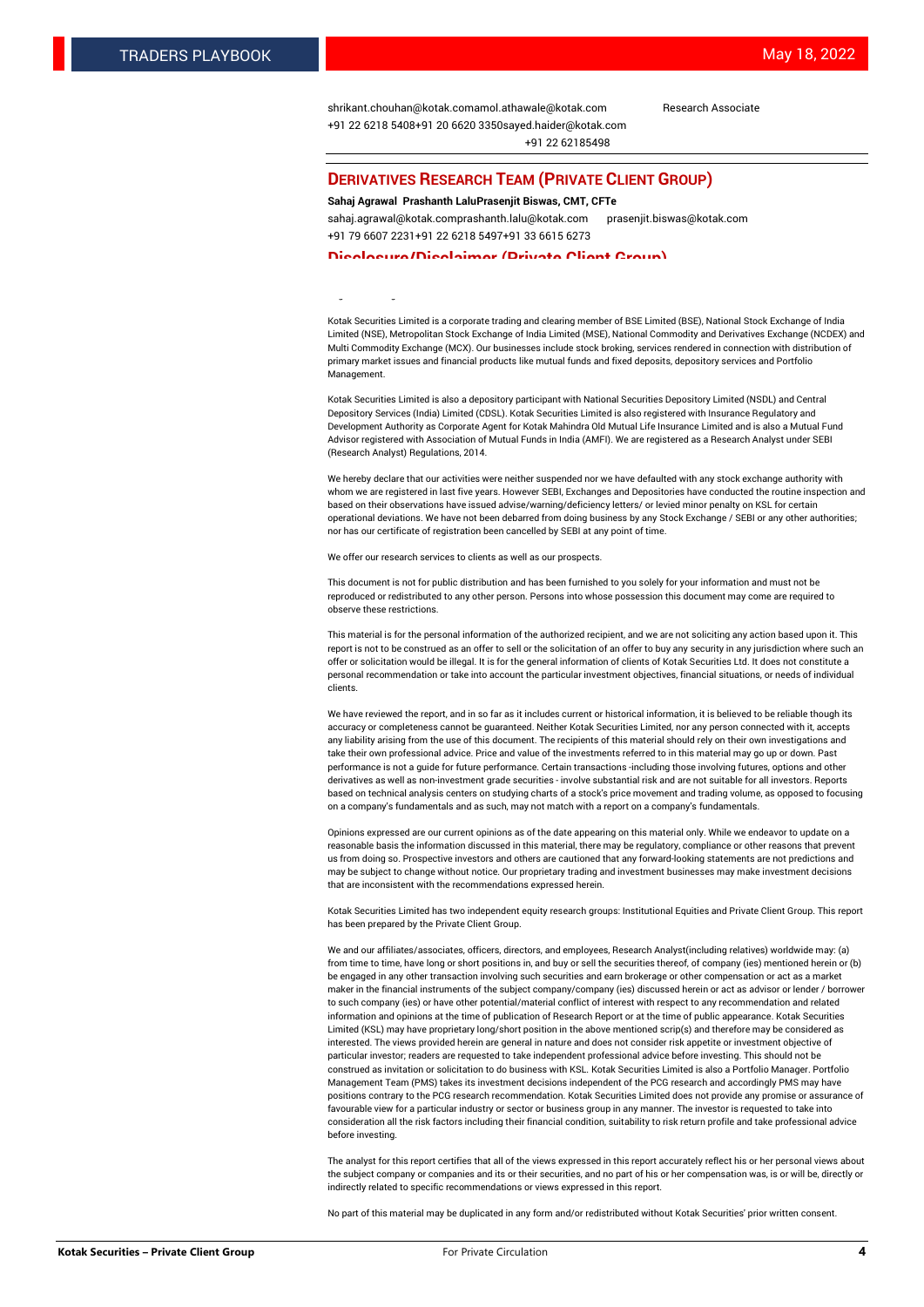#### Details of Associates are available o[n www.kotak.com](http://www.kotak.com/)

"Note that the research analysts contributing to the research report may not be registered/qualified as research analysts with FINRA; and

Such research analysts may not be associated persons of Kotak Mahindra Inc and therefore, may not be subject to NASD Rule 2711 restrictions on communications with a subject company, public appearances and trading securities held by a research analyst account

Any U.S. recipients of the research who wish to effect transactions in any security covered by the report should do so with or through Kotak Mahindra Inc. (Member FINRA/SIPC) and (ii) any transactions in the securities covered by the research by U.S. recipients must be effected only through Kotak Mahindra Inc. (Member FINRA/SIPC) at 369 Lexington Avenue 28th Floor NY NY 10017 USA (Tel:+1 212-600-8850).

Kotak Securities Limited and its non US affiliates may, to the extent permissible under applicable laws, have acted on or used this research to the extent that it relates to non US issuers, prior to or immediately following its publication. This material should not be construed as an offer to sell or the solicitation of an offer to buy any security in any jurisdiction where such an offer or solicitation would be illegal. This research report and its respective contents do not constitute an offer or invitation to purchase or subscribe for any securities or solicitation of any investments or investment services. Accordingly, any brokerage and investment services including the products and services described are not available to or intended for Canadian persons or US persons."

Research Analyst has served as an officer, director or employee of subject company(ies): No

We or our associates may have received compensation from the subject company(ies) in the past 12 months.

We or our associates have managed or co-managed public offering of securities for the subject company(ies) in the past 12 months: No

We or our associates may have received compensation for investment banking or merchant banking or brokerage services from the subject company(ies) in the past 12 months. We or our associates may have received any compensation for products or services other than investment banking or merchant banking or brokerage services from the subject company(ies) in the past 12 months. We or our associates may have received compensation or other benefits from the subject company(ies) or third party in connection with the research report. Our associates may have financial interest in the subject company(ies).

Research Analyst or his/her relative's financial interest in the subject company(ies): No

Kotak Securities Limited has financial interest in the subject company(ies) at the end of the month immediately preceding the date of publication of Research Report: No

"However, Kotak Securities Prop/Arbitrage team could have exposure/financial interest to the subject company/companies during the ongoing month."

Nature of financial interest is holding of equity shares or derivatives of the subject company.

Our associates may have actual/beneficial ownership of 1% or more securities of the subject company(ies) at the end of the month immediately preceding the date of publication of Research Report.

Research Analyst or his/her relatives has actual/beneficial ownership of 1% or more securities of the subject company(ies) at the end of the month immediately preceding the date of publication of Research Report: No.

Kotak Securities Limited has actual/beneficial ownership of 1% or more securities of the subject company(ies) at the end of the month immediately preceding the date of publication of Research Report: No

By referring to any particular sector, Kotak Securities Limited does not provide any promise or assurance of favourable view for a particular industry or sector or business group in any manner. The investor is requested to take into consideration all the risk factors including their financial condition, suitability to risk return profile and take professional advice before investing. Such representations are not indicative of future results.

Subject company(ies) may have been client during twelve months preceding the date of distribution of the research report.

"A graph of daily closing prices of securities is available at https://www.nseindia.com/ChartApp/install/charts/main

and http://economictimes.indiatimes.com/markets/stocks/stock-quotes. (Choose a company from the list on the browser and select the "three years" icon in the price chart)."

Kotak Securities Limited. Registered Office: 27 BKC, C 27, G Block, Bandra Kurla Complex, Bandra (E), Mumbai 400051. CIN: U99999MH1994PLC134051, Telephone No.: +22 43360000, Fax No.: +22 67132430. Website:

www.kotak.com/www.kotaksecurities.com. Correspondence Address: Infinity IT Park, Bldg. No 21, Opp. Film City Road, A K Vaidya Marg, Malad (East), Mumbai 400097. Telephone No: 42856825. SEBI Registration No: INZ000200137 (Member ID: NSE-08081; BSE-673; MSE-1024; MCX-56285; NCDEX-1262), AMFI ARN 0164, PMS INP000000258 and Research Analyst INH000000586. NSDL/CDSL: IN-DP-629-2021. Our research should not be considered as an advertisement or advice, professional or otherwise. The investor is requested to take into consideration all the risk factors including their financial condition, suitability to risk return profile and the like and take professional advice before investing. Investments in securities market are subject to market risks, read all the related documents carefully before investing. Derivatives are a sophisticated investment device. The investor is requested to take into consideration all the risk factors before actually trading in derivative contracts. Compliance Officer Details: Mr. Sanjayu Nair. Call: 022 - 4285 8484, or Email: ks.compliance@kotak.com.

In case you require any clarification or have any concern, kindly write to us at below email ids:

**Level 1**: For Trading related queries, contact our customer service at 'service.securities@kotak.com' and for demat account related queries contact us at ks.demat@kotak.com or call us on: Toll free numbers 18002099191 / 1860 266 9191

**Level 2:** If you do not receive a satisfactory response at Level 1 within 3 working days, you may write to us at ks.escalation@kotak.com or call us on 022-42858445 and if you feel you are still unheard, write to our customer service HOD at ks.servicehead@kotak.com or call us on 022-42858208.

**Level 3:** If you still have not received a satisfactory response at Level 2 within 3 working days, you may contact our Compliance Officer (Mr. Sanjayu Nair) at ks.compliance@kotak.com or call on 91- (022) 4285 8484.